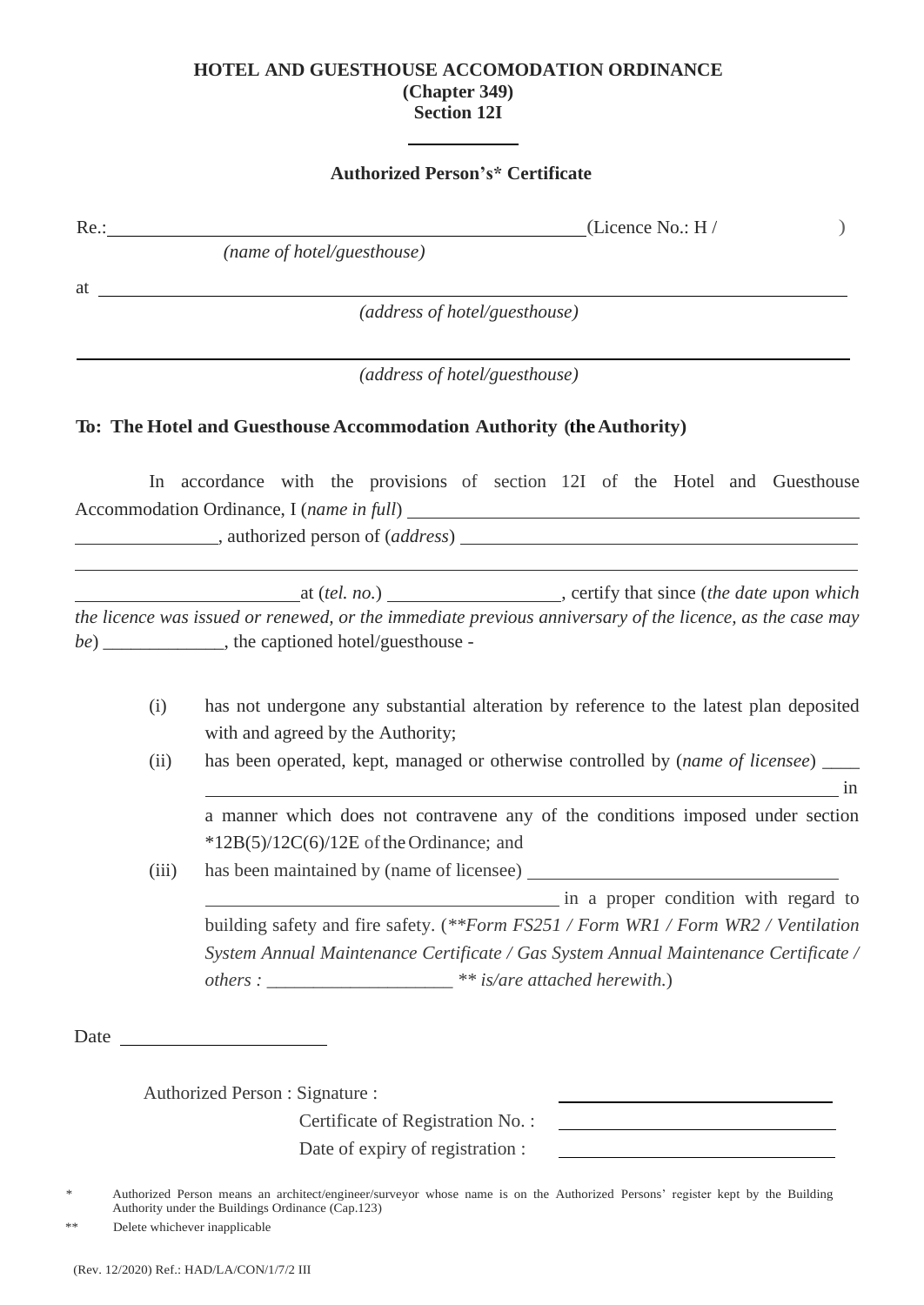## **Explanation Notes to Authorized Person's Certificate submitted under Section 12I of the Hotel and Guesthouse Accommodation Ordinance (Cap. 349)**

1. These explanatory notes serve to explain the role and duties of an Authorized Person<sup>1</sup> (AP) in the submission of an Authorized Person's Certificate (AP's Certificate). An AP's Certificate applies to a purpose-built hotel/ guesthouse approved by the Building Authority with a hotel/ guesthouse licence with validity period exceeding 36 months. It should be submitted to the Hotel and Guesthouse Accommodation Authority (the Authority) within a period of 1 month before and 1 month after each anniversary of the licence in accordance with section 12I of the Hotel and Guesthouse Accommodation Ordinance (Cap. 349) (the Ordinance).

2. The licensee has to engage an AP to certify items (a), (b)  $\&$  (c) below on the AP's Certificate. When signing, as at the date of certification, the AP has to certify since the day the licence was issued or since the immediate previous anniversary of the licence that :

# (a) **The hotel/guesthouse has not undergone any substantial alteration by reference to the latest plan deposited with and agreed to by the Authority.**

- (i) "Substantial alteration" means any building/drainage works that are **not** exempted under sections 41(3), 41(3B) and 41(3C) of the Buildings Ordinance, (Cap. 123) (copy attached). In this connection, please note that nothing in sections 41(3), 41(3B) and 41(3C) of the Buildings Ordinance (Cap. 123) shall permit any building/drainage works to be carried out in contravention of any building regulations 2 .
- (ii) "The latest plan deposited with and agreed to by the Authority" means the registered plan endorsed and accepted by the Authority upon the issuance of the licence, and any updated plan subsequently so registered.
- (iii) The AP should obtain a set of latest registered plans from the licensee and subject to para. (v) below carry out inspection(s) to check and certify that the hotel/ guesthouse conforms to the layout of the registered plans including the no. of rooms and the usage of rooms.
- (iv) If, however, the AP finds that there are minor alterations which have been carried out, he should immediately inform the Authority of the findings and strongly advise the licensee to rectify or to submit alteration plan to the Authority for acceptance as soon as possible. The AP is not required to follow up with these alterations
- (v) If the licensee intends to carry out any substantial alterations, the AP should advise the licensee to submit a plan showing the proposed alterations and additions for the approval and consent by the Building Authority under section 4(3) of the Buildings Ordinance (Cap. 123) and seeking written approval from the Authority in accordance with such a condition imposed on the licence.

 $\overline{a}$ 

<sup>&</sup>lt;sup>1</sup> Authorized Person means an architect/engineer/surveyor whose name is on the Authorized Persons' Register kept by the Building Authority under the Buildings Ordinance (Cap.123).

<sup>2</sup> **Reference should be made to Regulation 23A(6) of the Building (Planning) Regulations regarding the use of floor space mentioned in Regulation 23A(3) of the Building (Planning) Regulations and any hotel concession granted under Practice Notes for Authorized Persons and Registered Structural Engineers APP-40.**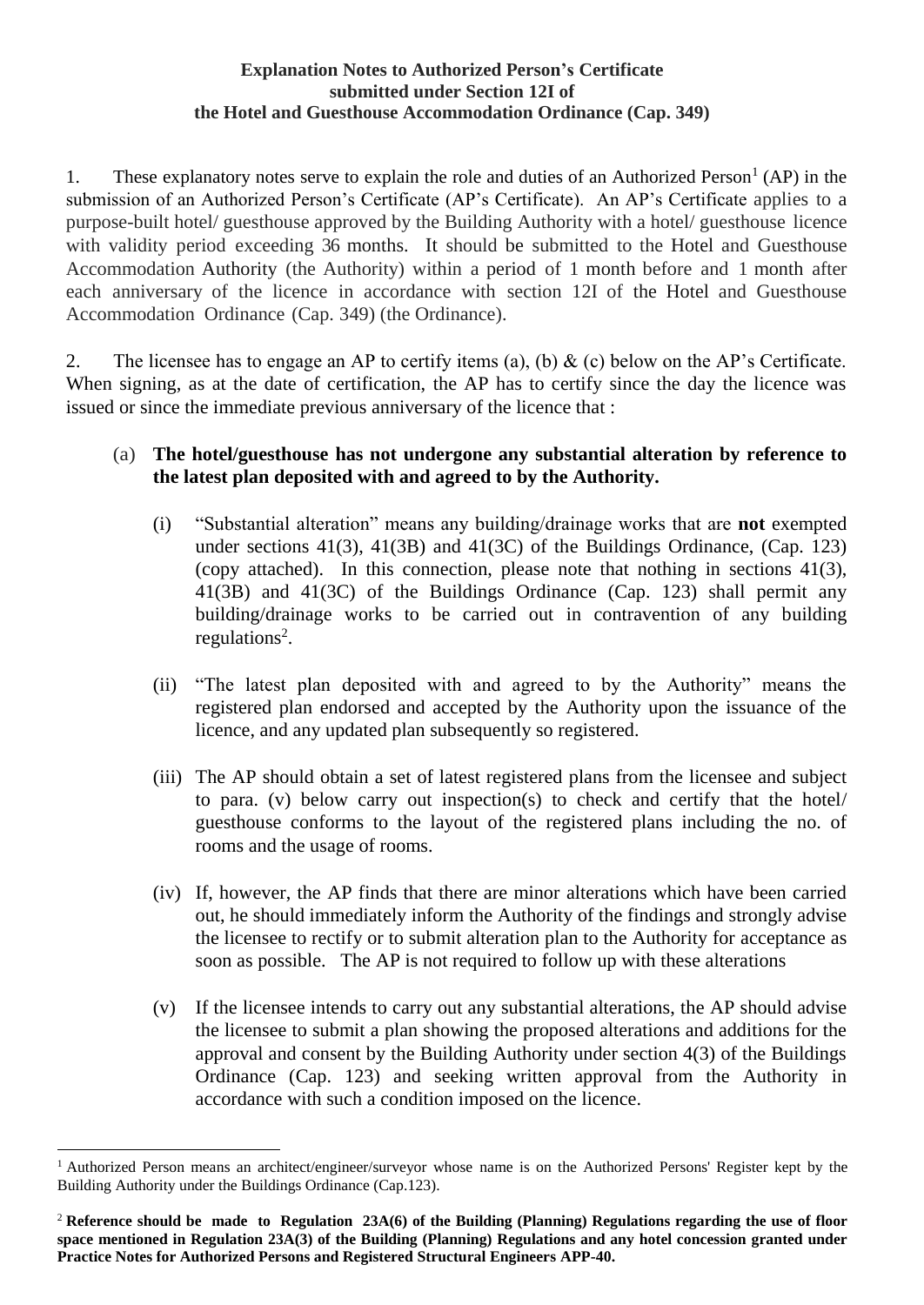- (b) **The hotel/guesthouse has been operated, kept, managed or otherwise controlled by (name of licensee)** \_\_\_\_\_\_\_\_\_\_\_\_\_\_\_\_\_\_\_\_\_\_\_\_\_\_ **in a manner which does not contravene any of the conditions imposed under section 12B(5)/12C(6)/12E of the Ordinance.**
	- (i) The AP should obtain a copy of the licence from the licensee and check that all conditions (including special conditions, if any) imposed on the licence have been observed and not contravened by the licensee.
	- (ii) In some cases, the Authority may have issued advisory letters to the licensee for some outstanding requirements. The AP is **not** expected to follow up any such matters, as the Authority will follow up directly with the licensee.
- (c) **The hotel/guesthouse has been maintained by (name of licensee) \_\_\_\_\_\_\_\_\_\_\_\_\_\_\_\_\_\_\_\_\_\_\_\_\_\_ in a proper condition with regard to building safety and fire safety (Form F.S. 251/ Form WR1/ Form WR2/ Ventilating System Annual Maintenance Certificate/ Gas System Annual Maintenance Certificate/ others: is/are attached herewith).**
	- (i) The AP should co-ordinate completion of all the required forms as mentioned are complete and ready for submission<sup>3</sup>. In this connection, the AP should ensure that these forms are correct before he submits them to the Authority.
	- (ii) The AP should carry out inspection(s) to check and certify that:
		- The fire resisting constructions (including fire resisting doors) and the compartments of the licensed areas have been maintained in a proper condition;
		- The exit routes are not obstructed or altered, and remain in effective manner; and
		- There is no apparent defect at the building structure, windows and external finishes that would likely cause any personal injuries.

**Office of the Licensing Authority December 2020**

<sup>3</sup> These forms can be arranged either by the licensee or the AP depending on the agreement between the licensee and the AP. In both cases, the AP needs not carry out tests by himself as such tests should have been done by the relevant registered specialist contractors.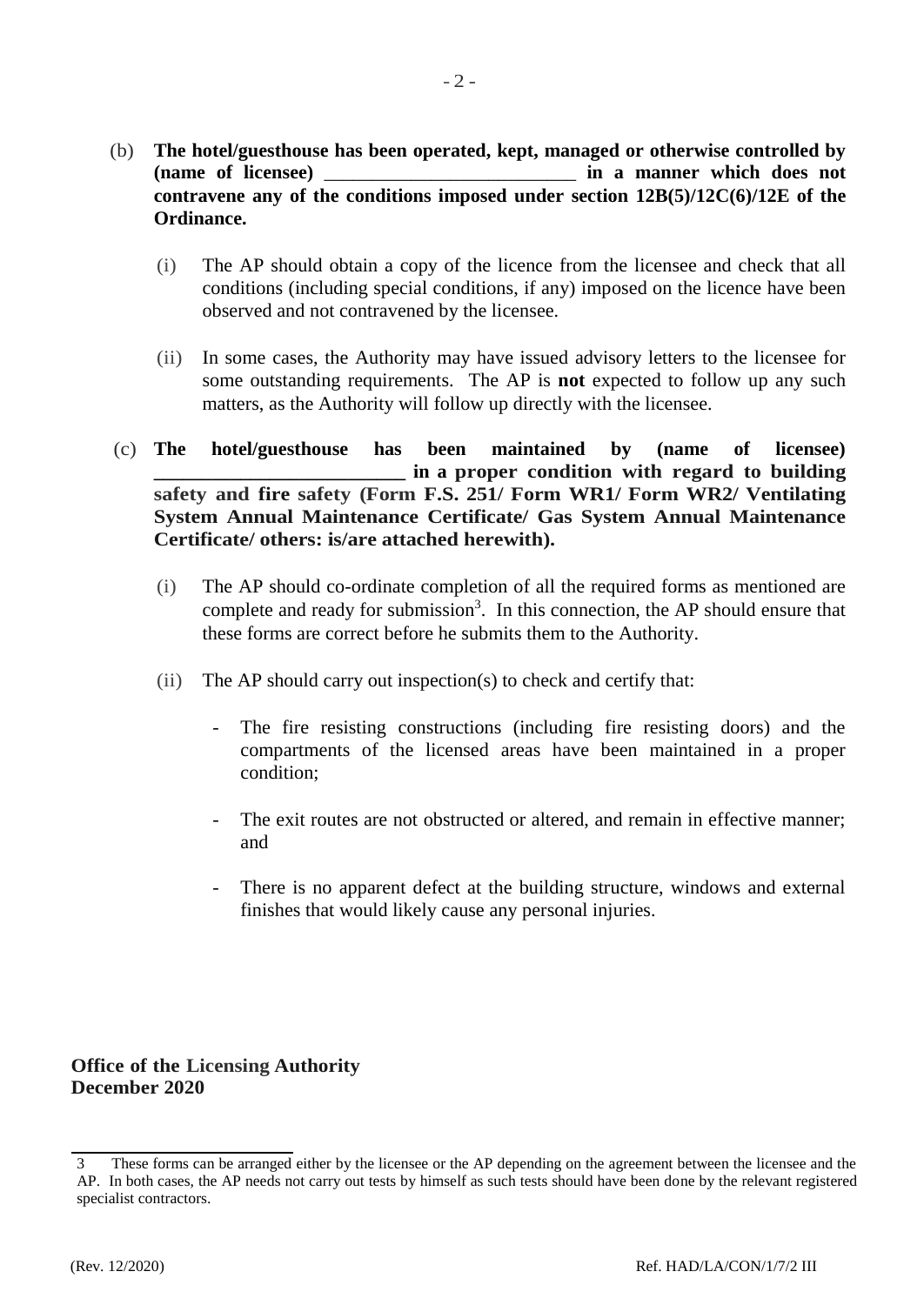#### **Buildings Ordinance**

| Part 5     | $5-2$    |
|------------|----------|
| Section 41 | Cap. 123 |

# Part 5

# **Exemptions**

#### 41. **Exemptions**

- The following shall be exempt from the provisions of this  $(1)$ Ordinance
	- buildings belonging to the Government;  $(a)$
	- subject to section  $18(2)$  and  $(3)$  of the Housing  $(aa)$ Ordinance (Cap. 283), buildings upon any land vested in the Housing Authority or over which the Housing Authority has control and management; (Added 23 of 1973 s. 36. Amended 33 of 1978 s. 13)
	- (b) buildings upon any land vested in any person on behalf of the Hong Kong Garrison; (Amended 2 of 2012 s. 3)
	- (ba) any land vested in the Housing Authority or in any person on behalf of the Hong Kong Garrison, and any unleased land within the meaning of the Land (Miscellaneous Provisions) Ordinance (Cap. 28) other than such unleased land in respect of which a person is, under the terms of a Government lease, under an obligation to maintain; (Added 72 of 1980 s. 16. Amended 2 of 2012 s. 3)
	- (c) any street or access road vested in and maintained by the Government: (Added 44 of 1959 s. 21)

Provided that the provisions of this Ordinance relating to projections over or upon any portion of any street whether or not on land held under lease from the Government and to hoardings shall apply to all buildings. (Amended 23 of 1969 s. 10; 29 of 1998 s. 26)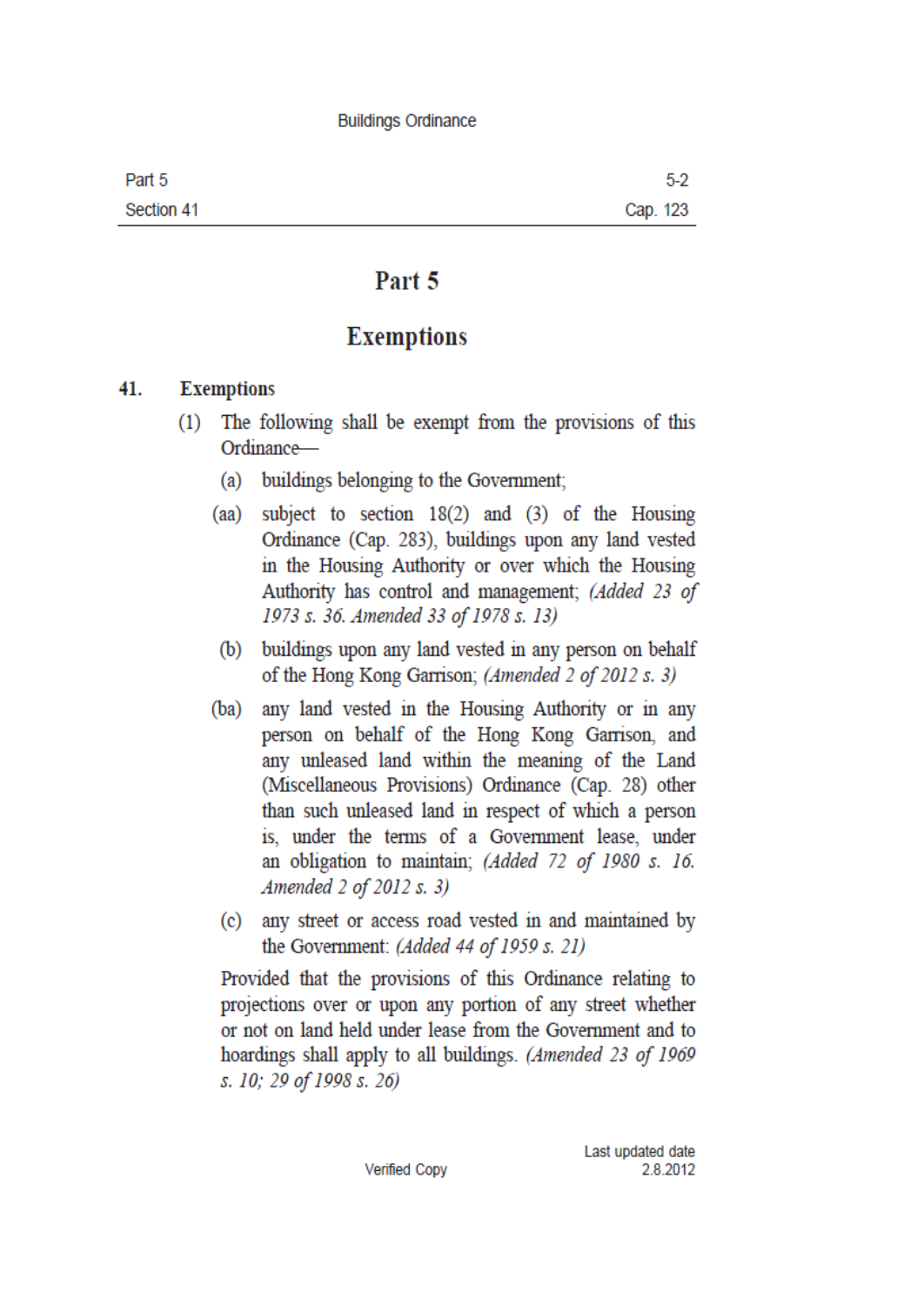## **Buildings Ordinance**

| Part 5     | $5 - 4$  |
|------------|----------|
| Section 41 | Cap. 123 |

- $(1A)$ Nothing in subsection (1) shall exempt an owner of any building that is not a building referred to in paragraph (a). (aa) or (b) of that subsection from the operation of section 27C merely by reason of the fact that any water pipe, drain or sewer of the building is laid in, on or under-
	- (a) any land vested in the Housing Authority or in any person on behalf of the Hong Kong Garrison; (Amended 2 of 2012 s. 3)
	- (b) any unleased land within the meaning of the Land (Miscellaneous Provisions) Ordinance (Cap. 28); or (Amended 29 of 1998 s. 26)
	- (c) any street or access road vested in and maintained by the Government. (Added 55 of 1996 s. 10. Amended 29 of 1998 s. 26)
	- Save as otherwise provided, no alteration shall be required  $(2)$ to any existing building, private street or access road erected or constructed in accordance with the laws of Hong Kong. (Replaced 44 of 1959 s. 21. Amended 43 of 1993 s. 11; 62 of  $2000 s. 3)$
	- $(3)$ Building works (other than drainage works, ground investigation in the scheduled areas, site formation works or minor works) in any building are exempt from sections 4, 9, 9AA, 14(1) and 21 if the works do not involve the structure of the building. (Replaced 20 of 2008 s. 29)
- (Repealed 20 of 2008 s. 29)  $(3A)$
- Designated exempted works that are prescribed in the  $(3B)$ regulations are exempt from sections 4, 9, 9AA, 14(1) and 21. (Added 20 of 2008 s. 29)
- $(3C)$ Drainage works (other than minor works) in any building are exempt from sections  $4$ ,  $9$  and  $14(1)$  if the works do not involve—

**Verified Copy**